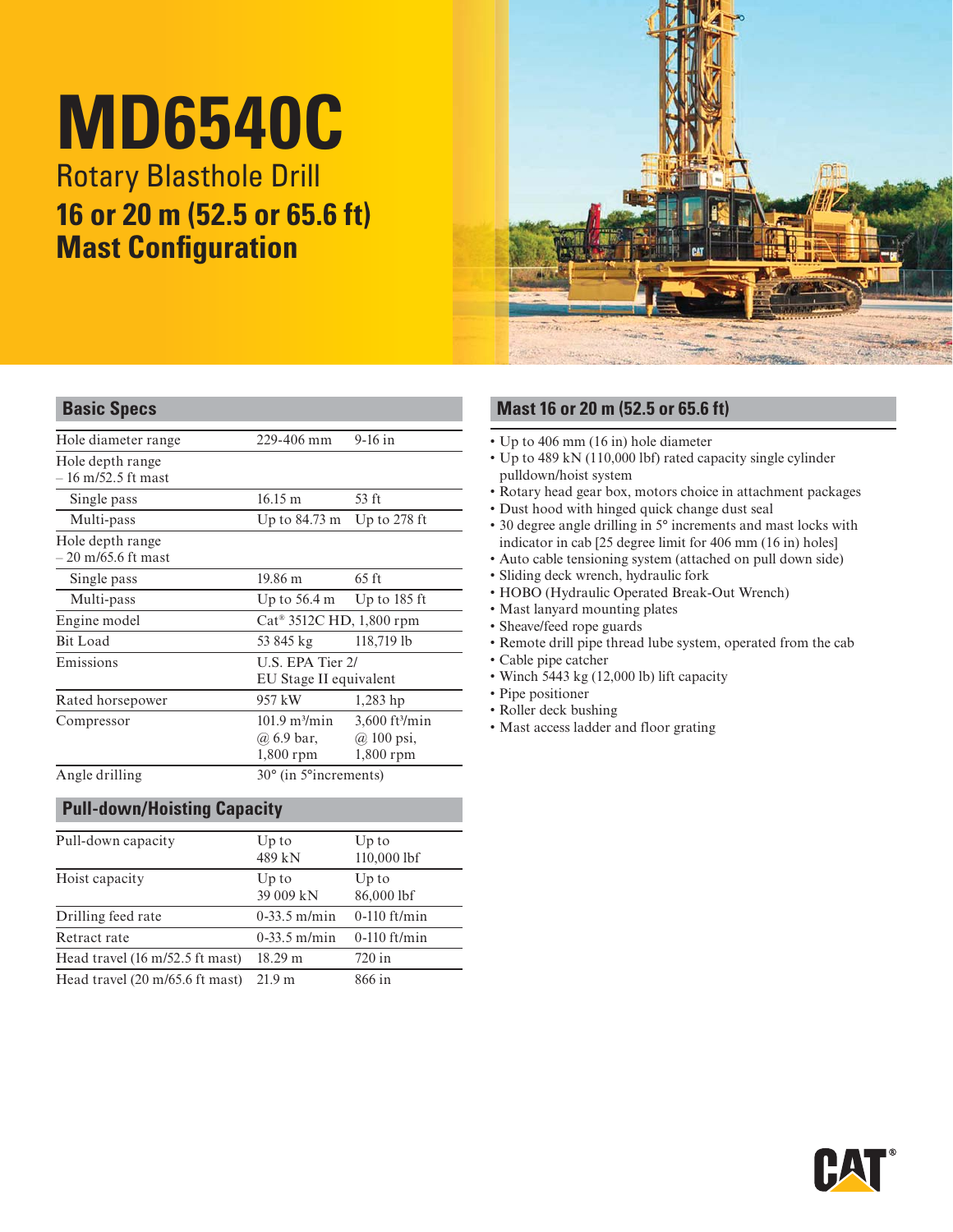#### **Mast Carousel**

#### **Pipe Rack (Inside the Mast)**

- Carousel with stationary pods and breaker plates
- $\cdot$  16 m/52.5 ft mast,  $5 \times 13.7$  m (45 ft) pipe carousel
- $-$ Pipe diameter 219 mm (8<sup>5</sup>/ $\sin$ )
- Total hole depth 84.73 m (278 ft)
- $\cdot$  16 m/52.5 ft mast,  $5 \times 13.7$  m (45 ft) pipe carousel  $-$ Pipe diameter 235 mm (9 $\frac{1}{4}$  in)
- Total hole depth 84.73 m (278 ft)
- $\cdot$  16 m/52.5 ft mast,  $4 \times 13.7$  m (45 ft) pipe carousel  $-$ Pipe diameter 273 mm  $(10<sup>3</sup>/4)$  in
- Total hole depth 71.02 m (233 ft)
- 20 m/65.6 ft mast,  $5 \times 9.14$  m (30 ft) pipe carousel
	- $-$ Pipe diameter 219 mm (8<sup>5</sup>/ $\sin$ )
- $-$ Total hole depth 65.5 m (215 ft)
- 20 m/65.6 ft mast,  $5 \times 9.14$  m (30 ft) pipe carousel  $-$ Pipe diameter 235 mm (9 $\frac{1}{4}$  in)
- $-$ Total hole depth 65.5 m (215 ft)
- 20 m/65.6 ft mast,  $4 \times 9.14$  m (30 ft) pipe carousel
- Pipe diameter 273 mm (103 ⁄4 in) – Total hole depth 56.4 m (185 ft)
- 20 m/65.6 ft mast,  $2 \times 9.14$  m (30 ft) pipe carousel – Pipe diameter 339 mm (133 ⁄8 in)
- $-$ Total hole depth 38.1 m (125.2 ft)

#### **Rotary Drive System**

| High Speed/Low Torque<br>Rotary Head, dual motors | $0-17219$ N $\cdot$ m | $0-12,700$ lbf |
|---------------------------------------------------|-----------------------|----------------|
|                                                   |                       |                |
| Rotation speed                                    | $0-150$ rpm           |                |
| High Speed/Low Torque<br>Rotary Head, dual motors | 20880 N·m             | $0-15,400$ lbf |
| Rotation speed                                    | $0-124$ rpm           |                |

#### **Compressor (Standard)**

| Type                           | <b>Butterfly inlet, spiral valve control</b> |                              |  |  |
|--------------------------------|----------------------------------------------|------------------------------|--|--|
| Discharge air flow (sea level) | $101.9 \text{ m}^3/\text{min}$               | $3,600$ ft <sup>3</sup> /min |  |  |
| Maximum operating pressure     | 6.9 <sub>bar</sub>                           | $100$ psi                    |  |  |

#### **Engine**

| Model                               | $C3512 H D*$ |            |
|-------------------------------------|--------------|------------|
| Rated horsepower                    | 957 kW       | $1,283$ hp |
| Fuel tank                           | 3289 L       | $869$ gal  |
| المسملة ومملو وورو وبالموملا ويبينه |              |            |

(two tanks are standard)

\* The C3512 HD engine meets Tier 2/Stage II equivalent emission standards

#### **Cooling**

- Low coolant level switch
- Two coolers (split coolers) Maximum ambient cooling capacity of 52° C (125° F)
- Variable speed cooler fans, ECM controlled

#### **Operating Temperature**

| Minimum ambient rating<br>(standard) | $-1^\circ$ C   | $30^\circ$ F  |  |
|--------------------------------------|----------------|---------------|--|
| Maximum ambient rating<br>(standard) | $52^{\circ}$ C | $125^\circ$ F |  |

#### **Operator's Cab**

- 24V to 12V converter
- All electric controls for drilling, tramming, leveling plus auxiliary functions
- HMI touch screen control
- Trainer's seat
- Electric horn
- Full front drill window
- Heavy duty door latches
- Roof mounted air conditioning/heating/pressurizing unit; hydraulic driven
- Cab ladder, roof platform and railing
- Roof window with protective cage
- Rubber shock mounted and insulated two-man extra-large FOPS cab
- Slope indicators
- Split operator's console with stainless steel panels and back-lit gauges
- Twelve (12) windows
- Two (2) swing out hinged doors with heavy duty door latching system
- Windshield wipers and washer tank kit
- Overhead interior dome lights
- Dash light on each panel
- Cat operator's seat with inertia reel seat belts, mechanical suspension or option with seat belt, heat, ventilation and air suspension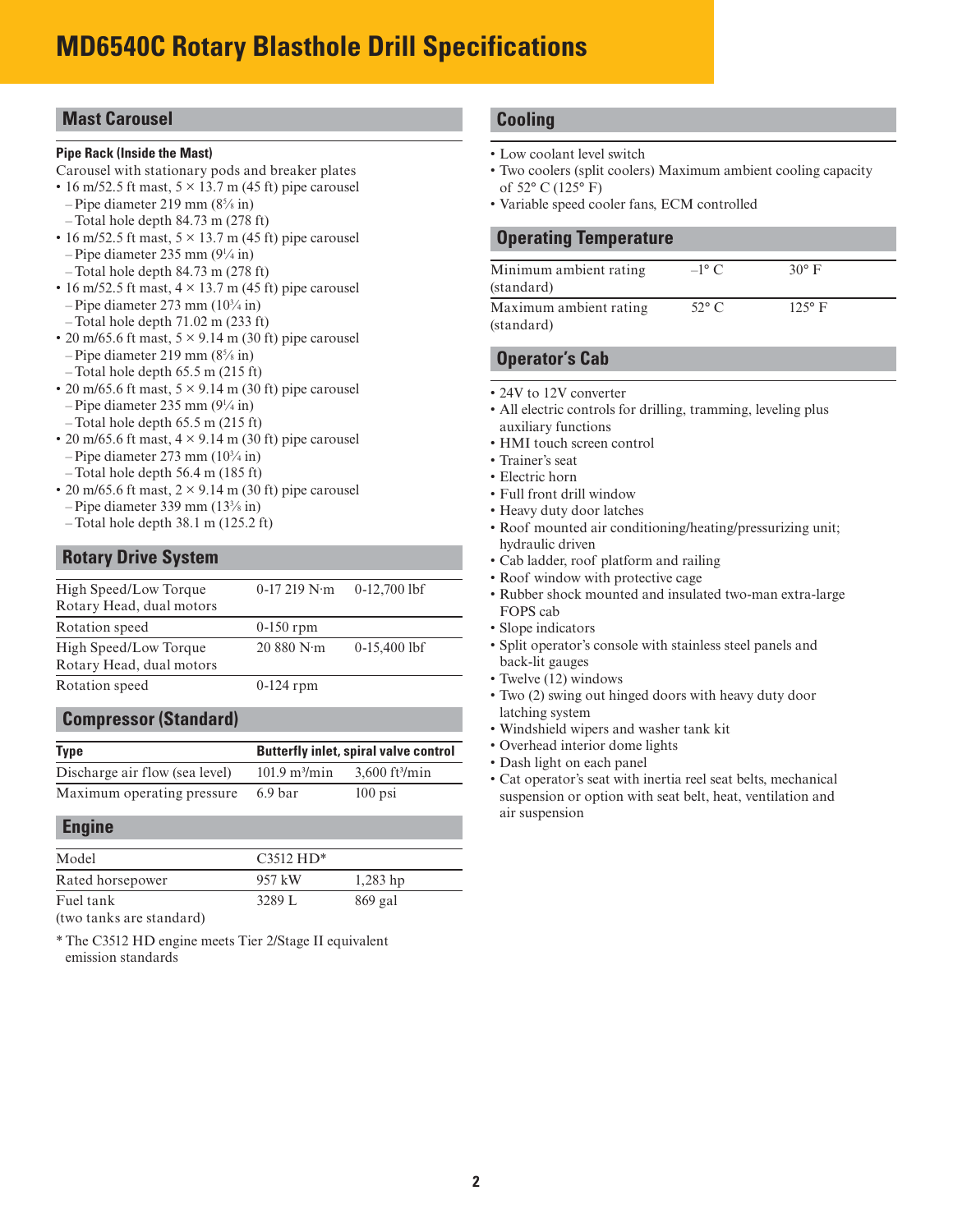#### **Controls**

- All manuals stored in control system, service, operators and schematics
- Engine shut down sequence
- Drill performance and monitoring/diagnostics system
- Electro-pneumatic compressor control system
- Filter indicators (air, hydraulic, and compressor), component status indicators, oil, fuel and water level indicators
- High/low tram speed select (high only when mast is down) interlock
- Mast lock indicator
- Electronic controls provide fast and reliable control of all drill functions
- ECM proportional fan speed control system
- Pump drive gearbox temperature sensor
- Rotary head RPM gauge digital
- Tram interlock, machine outside stability limits
- Tram interlock, pipe in hole
- Tram interlock, mast up and locked or down and parked
- Jack/tram interlock
- Cab environment control (AC, filter, heat, fan speeds)
- Pipe positioner sensor
- Drill depth meter
- Drill function interlock, carousel in load position
- Drill function interlock, carousel not parked
- Drill function interlock, mast up and locked
- Drill function interlock, rod catcher not closed
- Rotary torque control
- Head clear interlock, rotary drive clear of carousel
- Winch not parked tram interlock
- Jack pressure sensors
- Virtual rotary head travel stops

#### **Technology Group**

- **Basic**, includes Base Machine Control Group features
- **Standard**, includes Basic Control Group plus Auto Level/Retract and Auto Mast Angle
- **Ultra**, includes Standard plus Auto Drill (Rotary, Single Pass)
- **Cat Terrain for Drilling Production**, includes Cat Terrain Mining System Interface
- **Cat Terrain for Drilling Guidance**, requires Cat Terrain for Drilling – Production
- **Cat Terrain for Drilling Strata**, requires Cat Terrain for Drilling – Production
- Terrain Light
- Full Autonomy
- Interface for third party mining systems

#### **Undercarriage**

Cat 374F undercarriage with full length rock guards and tram distance meter, 900 mm (35 in) triple grousers and auto tensioning. Number of rollers on each side 11

| <b>NUMBER OF LONGLY ON EACH SIDE</b>  | . .                               |  |  |
|---------------------------------------|-----------------------------------|--|--|
| Rock guards/chain guards              | Standard full-length guards       |  |  |
| Maximum drive horsepower<br>per track | 300.5 kW<br>$403$ hp              |  |  |
| <b>Brakes</b>                         | Spring set, hydraulic release     |  |  |
| Brake release                         | Automatic                         |  |  |
| Tram speed maximum                    | $1.93$ km/h<br>$1.2 \text{ mph}$  |  |  |
| Gradeability                          | 51%                               |  |  |
| Front                                 | Three-point oscillating type      |  |  |
| Track adjustment means                | Automatic track tensioning system |  |  |
| Track drive disconnect                | Standard (manual)                 |  |  |
|                                       |                                   |  |  |

#### **Hydraulics**

- Auxiliary circuit pump
- Fan pump
- Two primary pumps

#### **Mainframe, Decks and Walkways**

| Jacks, mast pivot and deck | Welded integrally to mainframe |
|----------------------------|--------------------------------|
| Machine deck               | Access both sides              |

- **Standard**, includes Basic Mainframe and Deck features plus fixed ladder to main deck cab area, on right side of frame
- **Ultra**, includes Basic Mainframe and Deck features plus cascading, self-leveling stairs to main deck cab area, on right side of frame with switched walkway lighting at ground and deck levels – Includes two (2) lights
- Includes ECM control tram interlock if ladder is down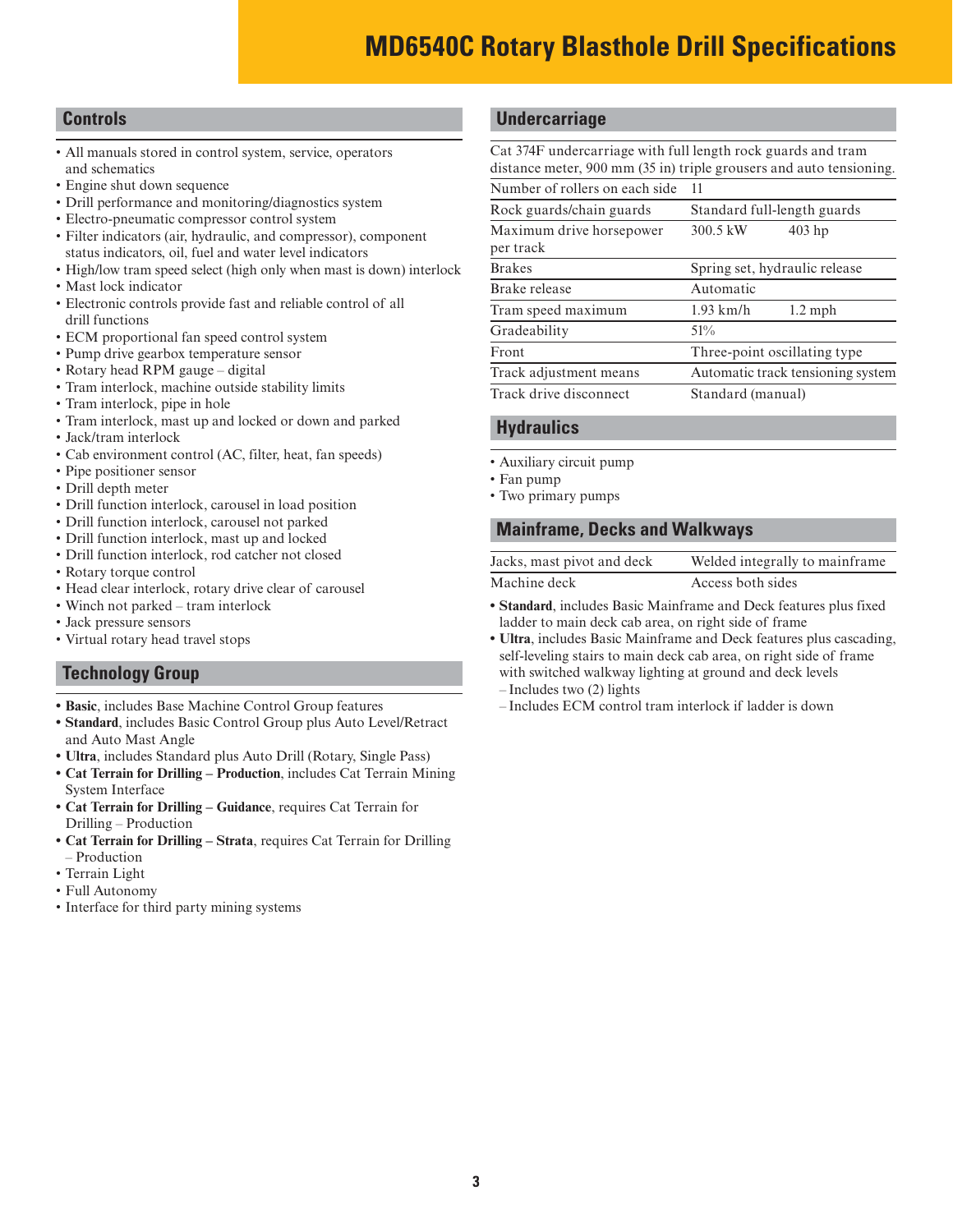## **MD6540C Rotary Blasthole Drill Specifications**

#### **Base Machine**

- **Standard**, includes Basic Mainframe and Deck features plus fixed ladder to main deck cab area, on right side of frame
- **Ultra**, includes Basic Mainframe and Deck features plus cascading, self-leveling stairs to main deck cab area, on right side of frame with switched walkway lighting at ground and deck levels
- Includes two (2) lights
- Includes ECM control tram interlock if ladder is down
- Thermal protection of exhaust system and turbo lines
- Engine frame with hood
- Guard between engine and hydraulic drive
- Fuel tanks separated with check valves
- Hydraulic tank with isolation valves and interlocks
- Slip resistant decks and walkways
- 3289 L (869 gal) fuel, [2 tanks mounted under power train]
- Bolt-on hand rails with kick plates
- Cat maintenance free batteries
- Stainless battery box, sliding drawer type
- Heavy duty tow hooks (front end)
- Lift lugs
- Pipe loading guide roller
- Stationary rear deck
- Left rear swing gated handrail to allow for loading/unloading drill deck
- Rear deck bit storage box
- Walkways around the drill, 360 degrees
- Swing up cable steps, egress at each corner of drill
- Spring loaded self-closing gates
- Vertical mast rest at front of drill
- Fixed dust curtains four side
- Mounting frame for pressure washer with port in fuel tank and water tank for DPO of washer
- Four (4) Cat maintenance free batteries
- Hydraulic viewing hatch with hatch viewing spot light

#### **Leveling Jacks**

Lift capacity – each  $68\frac{344 \text{ kgf}}{150,670 \text{ lbf}}$ 

• Four leveling jacks to provide stability drilling with 7° bench angle

#### **Drill Table and Work Deck**

Table height off ground 1.79 m 5.87 ft

- Pipe loading guide roller
- Stationary rear deck • Left rear swing gated handrail (dual gate design)
- Rear deck bit storage box with hinged aluminum cover
- Hydraulic viewing hatch with hatch viewing spot light
- 

#### **Dust Control**

- Hydraulic curtain lifters front and back
- Water injection, 2921 L (1771 + 1150 L) [772 gal (468 + 304 gal)] below deck tanks
- Optional ECM control of water injection pump interlock, water flow meter/current control and tank level
- 2.271 L (600 gal) water tank mounted on deck

#### **Optional Dust Control Choices**

- No dust suppression
- Fixed curtains (left and right sides)
- Auto raise hydraulic lifted curtains for rear and front – Includes ECM control tram interlock if dust skirts are not lifted up
- Water injection, 2921 L (1771 + 1150 L) [772 gal (468 + 304 gal)] below deck tanks [1150 L (304 gal) not functional in Cold Weather Level 4]
- Includes ECM control of water injection pump interlock, water flow meter/current control and tank level
- Water injection, 5193 L (1,372 gal) (not available with Cold Weather) 2922 L (772 gal) below deck tanks plus 2271 L (600 gal) deck mounted tank (3 tanks)
- Includes ECM control of water injection pump interlock, water flow meter/current control and tank level
- Dust collector, 101.9 m<sup>3</sup>/min (3,600 ft<sup>3</sup>/min) [tandem 50.9 m<sup>3</sup>/min  $(1,800 \text{ ft}^3/\text{min})$ ] with precleaner
- Water injection, 2921 L (772 gal) [1771 + 1150 L (468 + 304 gal)] below deck tanks
- Includes ECM control of water injection pump interlock, water flow meter/current control and tank level
- Water injection fast fill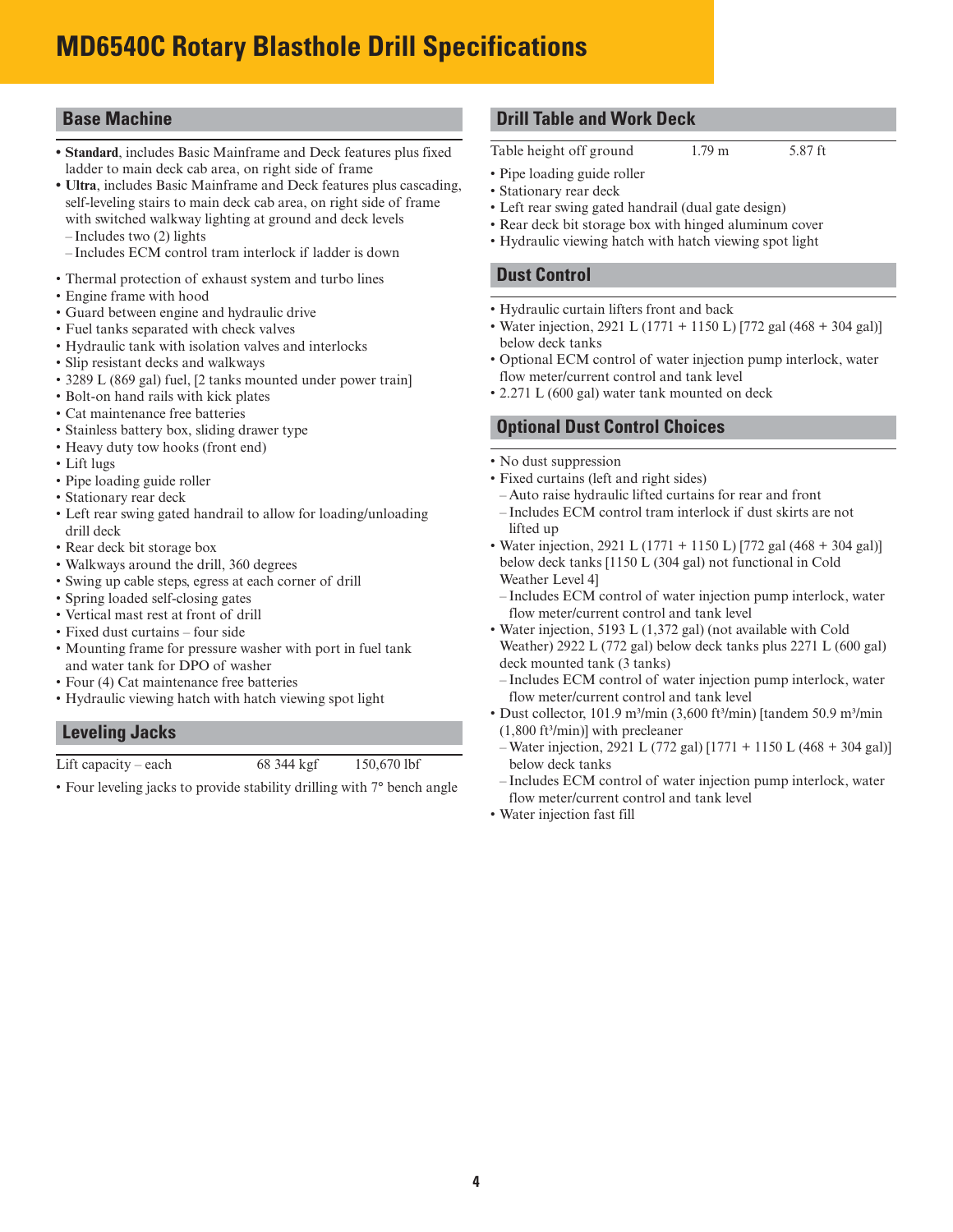#### **Accessories, Tools and Handling Equipment**

#### **Rotary Tooling**

• Rotary package for 219 mm (8<sup>5</sup>/<sub>8</sub> in) diameter pipes (drill pipe not included) on 16 m/52.5 ft mast, carousel plates, HOBO inserts, top sub, deck wrench, hoist plug, horse shoe wrench, universal bit basket, deck seals, chock bars, pipe rack inserts and bit sub

#### **Rotary Tooling with Shock Sub**

• Rotary package for 219 mm (8<sup>5</sup>/<sub>8</sub> in) diameter pipes (drill pipe not included) on 16 m/52.5 ft mast, carousel plates, HOBO inserts, shock sub with adapter, deck wrench, hoist plug, horse shoe wrench, universal bit basket, deck seals, chock bars, pipe rack inserts and bit sub

#### **Rotary Tooling**

• Rotary package for 235 mm  $(9\frac{1}{4}$  in) diameter pipes (drill pipe not included) on 16 m/52.5 ft mast, carousel plates, HOBO inserts, top sub, deck wrench, hoist plug, horse shoe wrench, universal bit basket, deck seals, chock bars, pipe rack inserts and bit sub

#### **Rotary Tooling with Shock Sub**

• Rotary package for 235 mm  $(9\frac{1}{4}$  in) diameter pipes (drill pipe not included) on 16 m/52.5 ft mast, carousel plates, HOBO inserts, shock sub with adapter, deck wrench, hoist plug, horse shoe wrench, universal bit basket, deck seals, chock bars, pipe rack inserts and bit sub

#### **Rotary Tooling**

• Rotary package for 273 mm (10<sup>3</sup>/4 in) diameter pipes (drill pipe not included) on 16 m/52.5 ft mast, carousel plates, HOBO inserts, top sub, deck wrench, hoist plug, horse shoe wrench, universal bit basket, deck seals, chock bars, pipe rack inserts and bit sub

#### **Rotary Tooling with Shock Sub**

• Rotary package for 273 mm (10<sup>3</sup>/4 in) diameter pipes (drill pipe not included) on 16 m/52.5 ft mast, carousel plates, HOBO inserts, shock sub with adapter [total], deck wrench, hoist plug, horse shoe wrench, universal bit basket, deck seals, chock bars, pipe rack inserts and bit sub

#### **Rotary Tooling**

• Rotary package for 219 mm (8<sup>5</sup>/<sub>8</sub> in) diameter pipes (drill pipe not included) on 20 m/65.6 ft mast, carousel plates, HOBO inserts, top sub, deck wrench, hoist plug, horse shoe wrench, universal bit basket, deck seals, chock bars, pipe rack inserts and bit sub

#### **Accessories, Tools and Handling Equipment (cont'd)**

#### **Rotary Tooling with Shock Sub**

• Rotary package for 219 mm (8<sup>5</sup>/<sub>8</sub> in) diameter pipes (drill pipe not included) on 20 m/65.6 ft mast, carousel plates, HOBO inserts, shock sub with adapter [total], deck wrench, hoist plug, horse shoe wrench, universal bit basket, deck seals, chock bars, pipe rack inserts and bit sub

#### **Rotary Tooling**

• Rotary package for 235 mm (9¼ in) diameter pipes (drill pipe not included) on 20 m/65.6 ft mast, carousel plates, HOBO inserts, top sub, deck wrench, hoist plug, horse shoe wrench, universal bit basket, deck seals, chock bars, pipe rack inserts and bit sub

#### **Rotary Tooling with Shock Sub**

• Rotary package for 235 mm  $(9\frac{1}{4}$  in) diameter pipes (drill pipe not included) on 20 m/65.6 ft mast, carousel plates, HOBO inserts, shock sub with adapter [total], deck wrench, hoist plug, horse shoe wrench, universal bit basket, deck seals, chock bars, pipe rack inserts and bit sub

#### **Rotary Tooling**

• Rotary package for 273 mm (10<sup>3</sup>/4 in) diameter pipes (drill pipe not included) on 20 m/65.6 ft mast, carousel plates, HOBO inserts, top sub, deck wrench, hoist plug, horse shoe wrench, universal bit basket, deck seals, chock bars, pipe rack inserts and bit sub

#### **Rotary Tooling with Shock Sub**

• Rotary package for 273 mm (10<sup>3</sup>/4 in) diameter pipes (drill pipe not included) on 20 m/65.6 ft mast, carousel plates, HOBO inserts, shock sub with adapter [total], deck wrench, hoist plug, horse shoe wrench, universal bit basket, deck seals, chock bars, pipe rack inserts and bit sub

#### **Rotary Tooling with Shock Sub**

• Rotary package for 339 mm (13<sup>3</sup>/<sub>8</sub> in) diameter pipes (drill pipe not included) on 20 m/65.6 ft mast, carousel plates, HOBO inserts, shock sub with adapter [total], deck wrench, hoist plug, horse shoe wrench, universal bit basket, deck seals, chock bars, pipe rack inserts and bit sub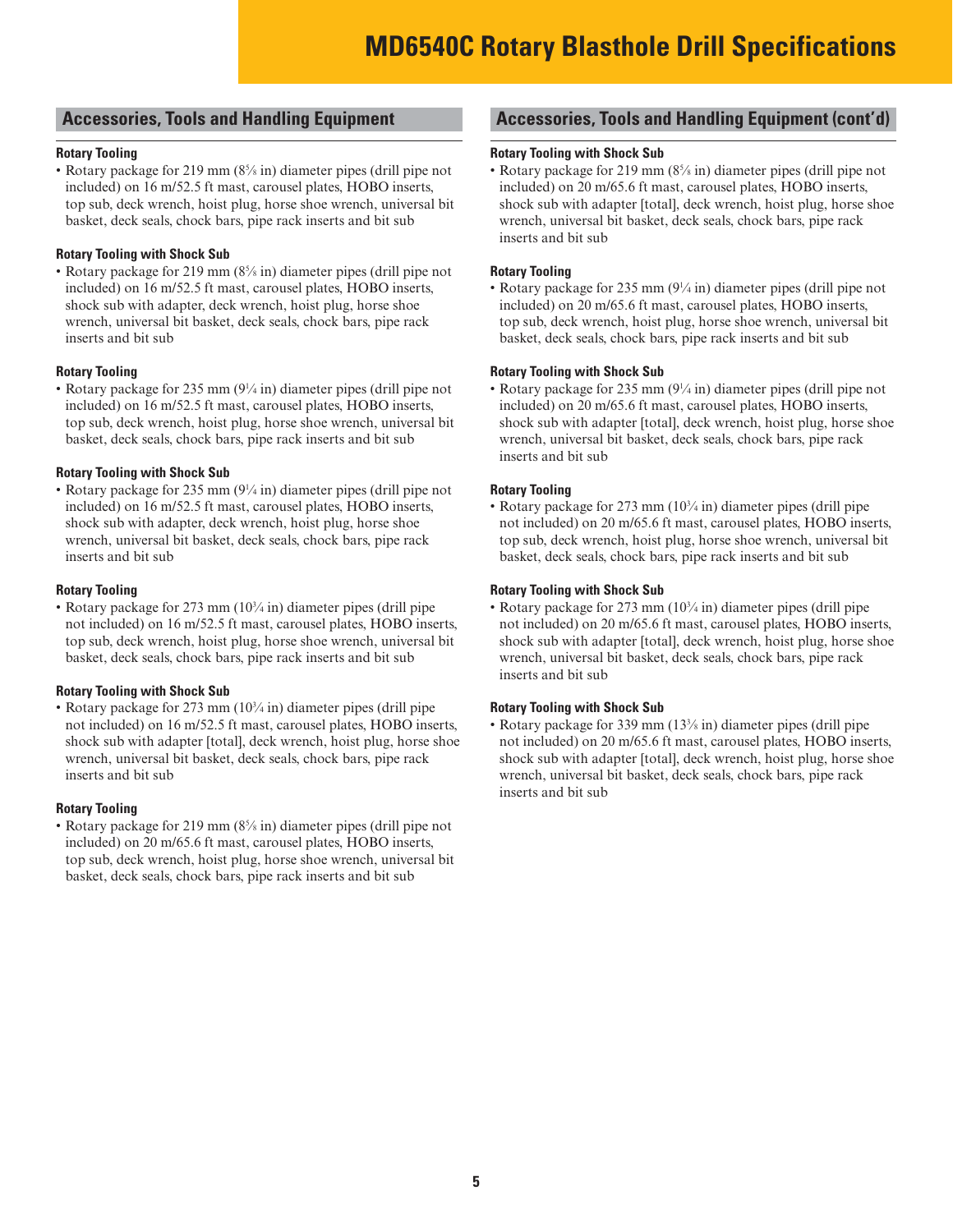## **MD6540C Rotary Blasthole Drill Specifications**

| <b>Winch System</b> |                   |            |  |
|---------------------|-------------------|------------|--|
| Winch lift capacity | 5443 kg           | 12,0001b   |  |
| Cable weight rating | $1588 \text{ kg}$ | $3,500$ lb |  |
| Cable size          | $13 \text{ mm}$   | $0.5$ in   |  |

#### **Pipe Handling**

- Sliding deck wrench
- Fixed cable pipe catcher or optional hydraulic safety arm/pipe catcher with drill function interlock, when pipe catcher is not closed
- Basic or optional hydraulically operated bit basket
- Lifting bail for hoisting drill pipe/bit sub

#### **Safety**

- Alloy drill deck covers, for servicing when mast in mast rest, with storage provision
- Air hose safety sleeves (whip socks)
- Full battery disconnect or starter isolation only with lock outs
- Remote jump start terminals
- Seven (7) engine shut down buttons, by each drill egress/access point, in cab, in engine area, on drill deck
- Tram alarm, with tram engagement
- Strobe beacon on cab and left side of drill
- Hinged protective cage for full length front drill window
- LED night perimeter flood lighting four sides LED spot lighting power group area; drill deck; mast carousel; access ladder and walkways for night drilling
- Luminesces to meet Cat light standards
- A printed copy of the Operation and Maintenance Manual(s) is provided with each machine, installed at the factory, and available in the legal language(s) of the country where the machine is to be placed in service
- The language specified on the factory order shall be provided
- A separate, weather-resistant literature compartment in the operator's station is provided for the Operation and Maintenance Manual and other items related to safe operation and maintenance of the machine
- Burn protection from exhaust pipes and turbo lines

#### **Service Features**

- Loop filters between hydraulic pumps and motors
- Two (2) hydraulic return filters, one (1) hydraulic case drain strainer, two (2) hydraulic charge filters, compressor oil filters, automatic 45 point lubrication system, centralized
- Hydraulic pressure test points
- Fast fill refueling system
- Self contained, Jib Crane mounted on the drill deck with pedestal controls

#### **Service Packages**

- **Standard**, includes Basic Service features plus: full service center (fill and evacuation), fuel, compressor, coolant, engine oil, hydraulic, and gear box with fill only for rock bit oil and central lubrication
- Jib crane, with pedestal controls
- **Ultra**, includes Standard Service features plus: mast access ladder, mast grating, posts only (for lanyard attachment to use with cable for traveling hook and harness)
- Jib crane, with pedestal controls

#### **Miscellaneous**

- Tool oiler
- Drill pipe
- Blowdown hose with nozzle and reel
- Remote winch control
- Tram remote control (pendant/cable) for operation of tram controls from ground
- Foot brush
- Tow bar assembly
- Interface for third party mining systems
- Remote jump start terminals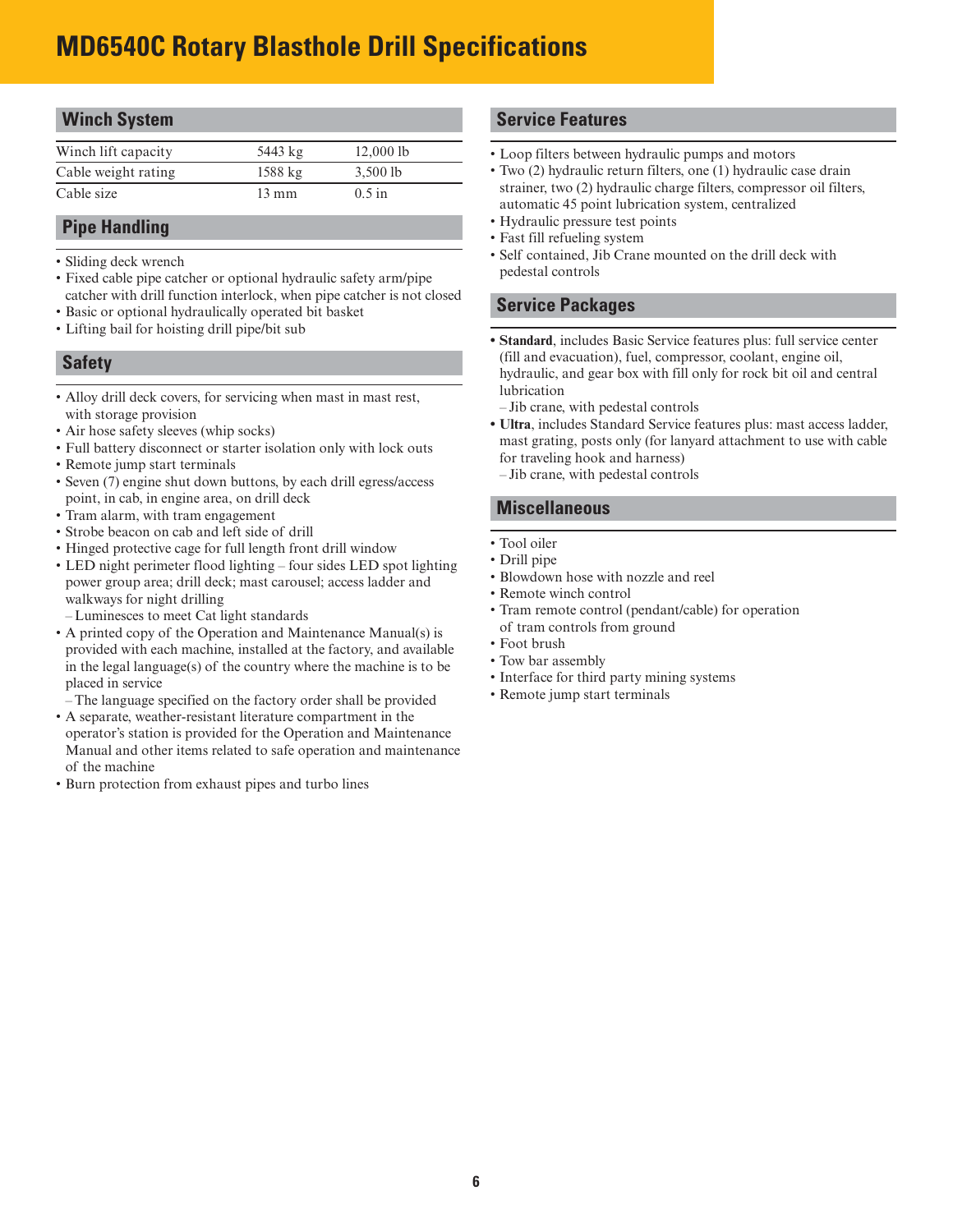#### **Climate Choices**

#### **Standard Climate Range**

- Ambient temperature range:  $-1^{\circ}$  C (30° F) to 52° C (125° F)
- Cab cooling to  $19^{\circ}$  C (66 $^{\circ}$  F)
- Window shades
- Safety laminated tinted glass

#### **Cold Climate Level 2**

- Ambient temperature range:  $-18^{\circ}$  C ( $-1^{\circ}$  F) to 52° C (125° F)
- Wind up to 96 km/h (60 mph)
- Cab heating to 27° C (81° F)
- Safety laminated tinted glass
- Cab glass defroster
- Ether starting aid
- Cab floor heater

#### **Dealer Attachments Available**

- Customer labeling
- Lanyard attachment cable with travelling hook on mast and harness for personnel
- Fire suppression system
- Kitchenette
- Power connections and brackets for third party module system
- Sound suppression system
- CB radio with antenna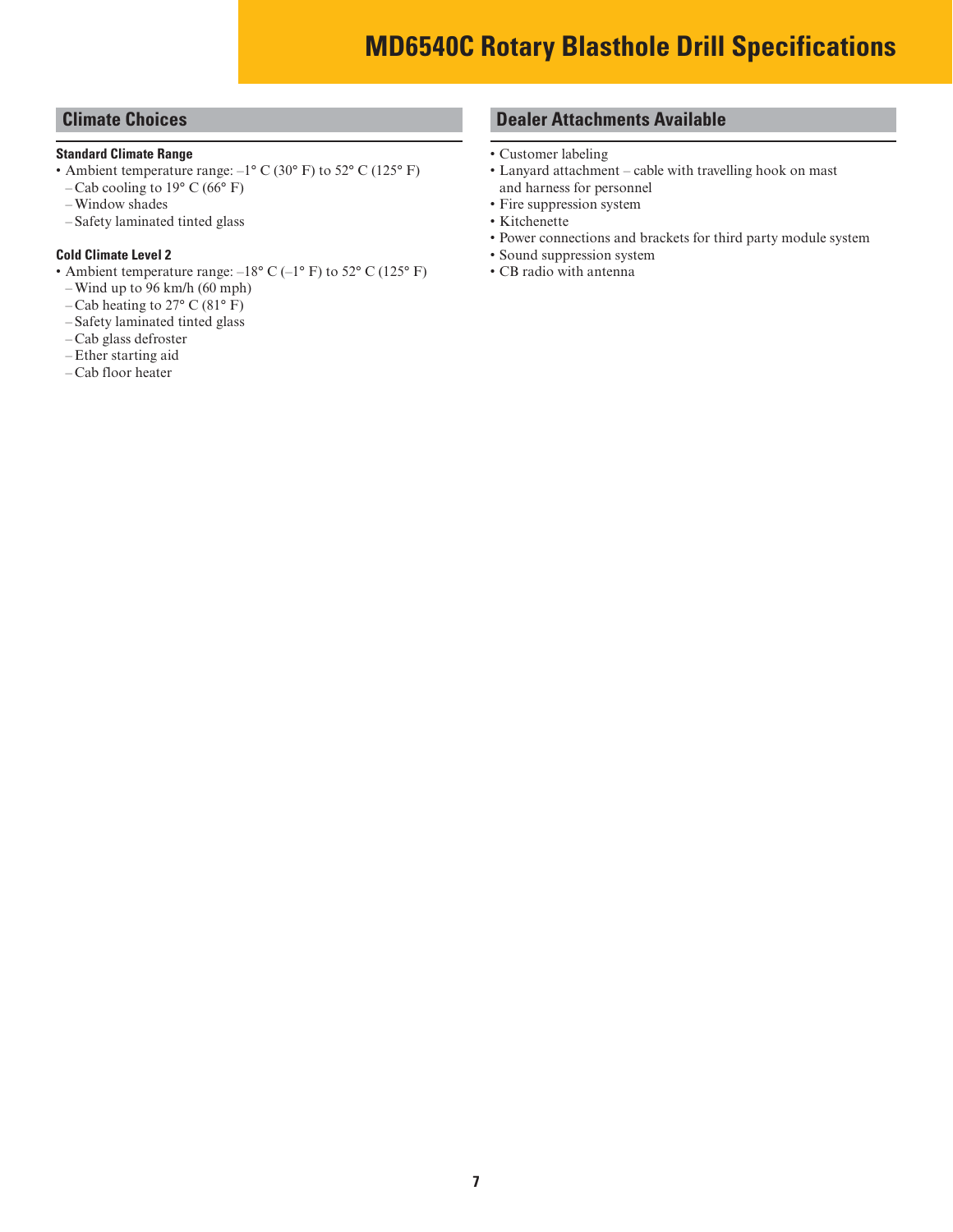## **MD6540C Rotary Blasthole Drill Specifications**

### **Dimensions**

All dimensions are approximate.



| 16 m/52.5 ft Mast |                   |           | 20 m/65.6 ft Mast |   |                   |           |  |
|-------------------|-------------------|-----------|-------------------|---|-------------------|-----------|--|
|                   | $7.31 \text{ m}$  | $23.6$ ft |                   |   | $7.31 \text{ m}$  | $23.6$ ft |  |
|                   | $23.35 \text{ m}$ | 76.6 ft   |                   |   | $26.95 \text{ m}$ | 88.4 ft   |  |
| 3                 | $14.75 \text{ m}$ | 48.4 ft   |                   | 3 | $14.75 \text{ m}$ | 48.4 ft   |  |
| 4                 | $17.03 \text{ m}$ | 55.9 ft   |                   | 4 | $17.03 \text{ m}$ | 55.9 ft   |  |
| <b>Weights</b>    |                   |           |                   |   |                   |           |  |
| Working weight    |                   |           | 153 903 kg        |   | 339,297 lb        |           |  |
|                   |                   |           |                   |   |                   |           |  |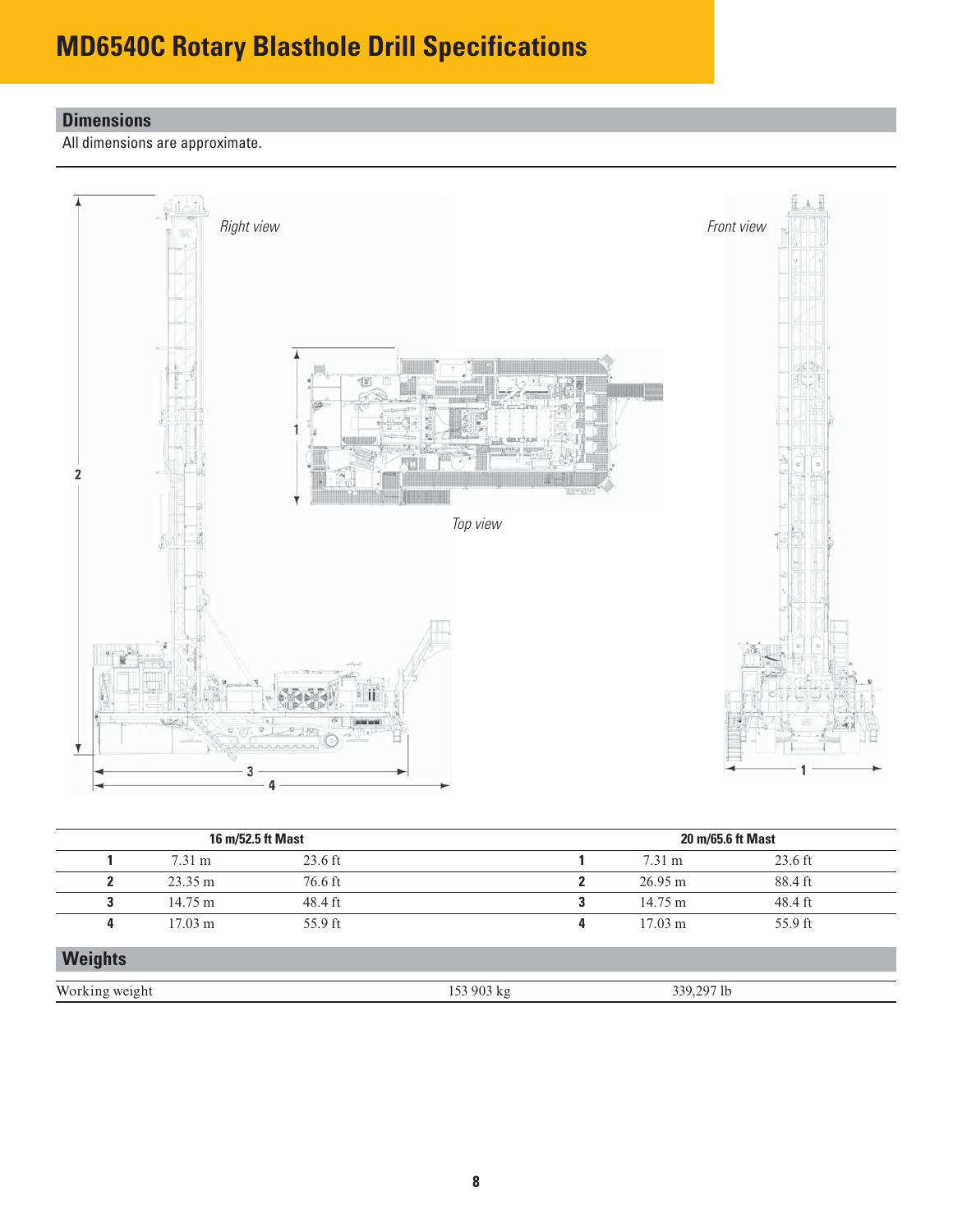#### **Standard Equipment**

Standard equipment may vary. Consult your Cat dealer for details.

#### **BASE MACHINE**

- Cat 3512C HD, 957 kW (1,283 hp), 1,800 rpm engine meets Tier 2/Stage II equivalent emission standards
- Thermal protection of exhaust system and turbo lines
- Engine frame with hood
- Guard between engine and hydraulic drive

#### **COMPRESSOR**

• 101.9 m3/min @ 6.9 bar (3,600 ft3/min  $@ 100$  psi), 1,800 rpm, butterfly inlet, spiral valve control

#### **COOLING**

- Low coolant level switch
- Two coolers (split coolers)
- Maximum ambient cooling capacity of 52° C (125° F)
- Variable speed cooler fans, ECM controlled

#### **HYDRAULIC**

- Auxiliary circuit pump
- Fan pump
- Two primary pumps

#### **CAB**

- Spacious cab is  $4.85 \text{ m}^2 (52.22 \text{ ft}^2)$
- 24V to 12V converter
- All electric controls for drilling, tramming, leveling plus auxiliary functions
- HMI touch screen control
- Trainer's seat
- Electric horn
- Full front drill window
- Heavy duty door latches
- Roof mounted air conditioning/heating/ pressurizing unit; hydraulic driven
- Cab ladder, roof platform and railing
- Roof window with protective cage
- Rubber shock mounted and insulated two-man extra large FOPS cab
- Slope indicators
- Split operator's console with stainless steel panels and back-lit gauges
- Twelve (12) windows (see Climate Groups for glass selection)
- Two swing out (2) hinged doors with heavy duty door latching system
- Windshield wipers and washer tank kit
- Overhead interior dome lights
- Dash light on each panel
- Lighting package includes 4,200 lumen perimeter flood lights and 1,950 lumen area spotlights

#### **CONTROL**

- All manuals stored in control system, service, operators and schematics
- Engine shut down sequence in control
- Drill performance and monitoring/ diagnostics system
- Electro-pneumatic compressor control system
- Filter indicators (air, hydraulic, and compressor)
- High/low tram speed select (high only when mast is down) interlock
- Mast lock indicator
- Electronic controls provides fast and reliable control of all drill functions
- ECM proportional fan speed control system
- Pump drive gearbox temperature sensor
- Rotary head RPM gauge digital
- Tram interlock, machine outside stability limits
- Tram interlock, pipe in hole
- Tram interlock, mast up and locked or down and parked
- Jack/tram interlock
- Cab environment control (AC, filter, heat, fan speeds)
- Pipe positioner sensor
- Drill depth meter
- Drill function interlock, carousel in load position
- Drill function interlock, carousel not parked
- Drill function interlock, mast up and locked
- Drill function interlock, rod catcher not closed
- Rotary torque control
- Head clear interlock, rotary drive clear of carousel
- Winch not parked tram interlock
- Jack pressure sensors
- Virtual rotary head travel stops

*(continued on next page)*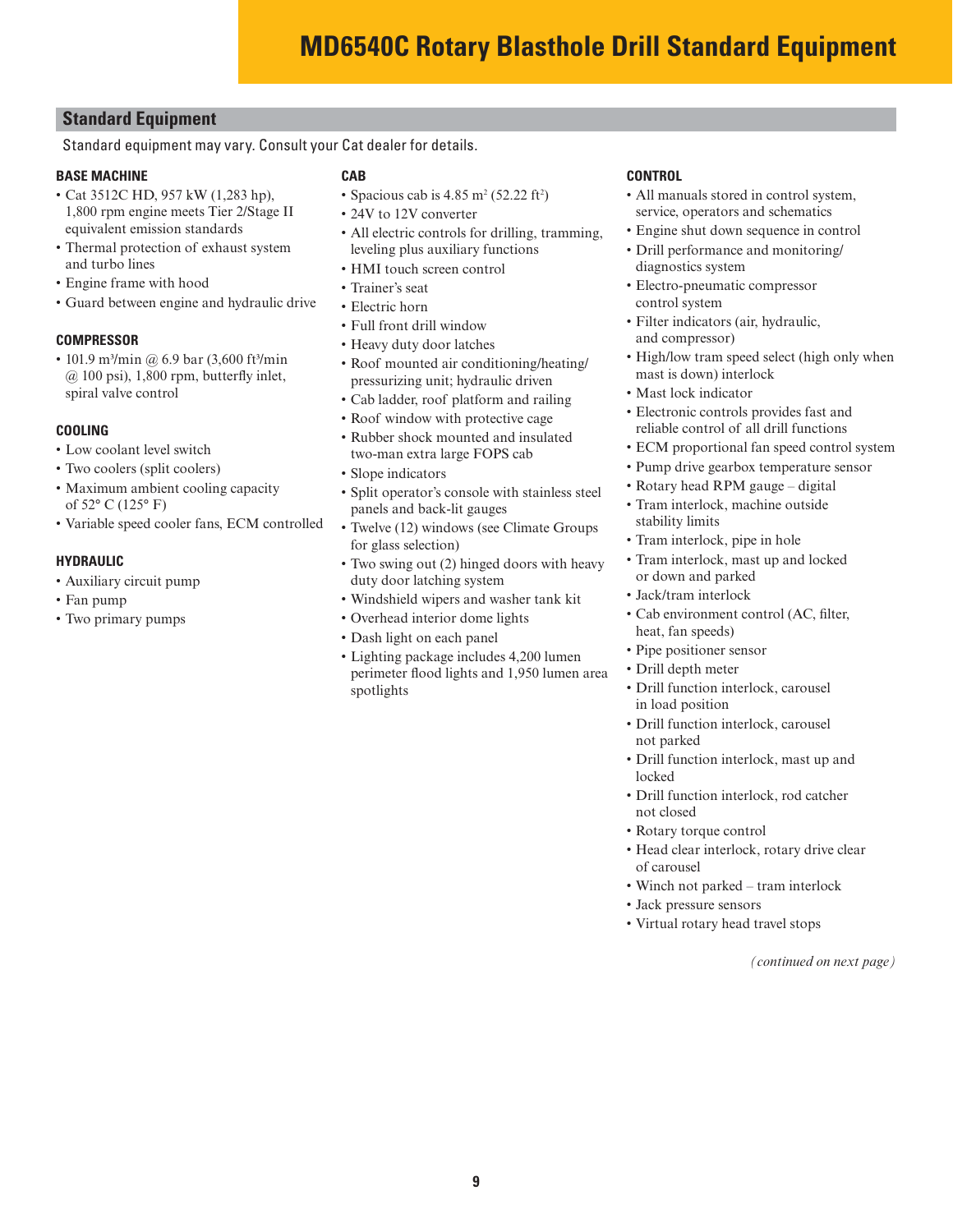#### **Standard Equipment** *(continued)*

Standard equipment may vary. Consult your Cat dealer for details.

#### **FRAME**

- Fuel tanks separated with check valves
- Hydraulic tank with isolation valves and interlocks
- Slip resistant decks and walk ways
- 3289 L (869 gal) fuel, (2 tanks mounted under power train)
- Bolt-on hand rails with kick plates
- Four (4) Cat maintenance free batteries
- Stainless battery box, sliding drawer type
- Four leveling jacks to provide stability drilling with 7° bench angle
- Heavy duty tow hooks (front end)
- Lift lugs
- Pipe loading guide roller
- Stationary rear deck
- Left rear swing gated handrail
- Rear deck bit storage box
- Hydraulic viewing hatch with hatch viewing spot light
- Walkways around the drill, 360 degrees
- Swing up cable steps, egress at each corner of drill
- Spring loaded self closing gates
- Vertical mast rest at front of drill
- Mounting frame for pressure washer with port in fuel and water tanks

#### **UNDERCARRIAGE**

• Cat undercarriage with full length rock guards and tram distance meter, auto tensioning and 900 mm (35 in) triple grousers

#### **MAST**

- Up to 49 895 kg (110,000 lb) rated capacity single cylinder pulldown/hoist system
- Rotary head gear box, motors choice in attachment packages
- Dust hood with hinged quick change dust seal
- 30 degree angle drilling in 5° increments and mast locks and indicator in cab [25 degree limit for 406 mm (16 in) holes]
- Auto cable tensioning system (attached on
- pull down side)
- Sliding deck wrench, hydraulic fork • HOBO (Hydraulic Operated Break-Out
- wrench)
- Mast lanyard mounting plates
- Sheave/feed rope guards
- Cable pipe catcher
- Winch 5443 kg (12,000 lb) lift capacity
- Pipe positioner

#### **MISCELLANEOUS**

• Standard Caterpillar colors

#### **SAFETY**

- Alloy drill deck covers, for servicing when mast in mast rest
- Air hose safety sleeves (whip socks)
- Battery disconnect and starter isolation only with lock outs
- Seven (7) engine shut down buttons, by each drill egress/access point, in cab, and in engine area on drill deck
- Tram alarm, with tram engagement
- Strobe beacon on cab and left side of drill
- Hinged protective cage for full length drill window
- LED night perimeter flood lighting on four sides, LED spot lighting power group area; drill deck; mast carousel; access ladder and walkways for night drilling
- A printed copy of the Operation & Maintenance Manual(s) shall be provided with each machine, installed at the factory, and available in the legal language(s) of the country where the machine is to be placed in service
- The language specified on the factory order shall be provided
- A separate, weather-resistant literature compartment in the operator's station shall be provided for the Operation & Maintenance Manual and other items related to safe operation and maintenance of the machine
- The compartment shall be lockable or be inside a lockable cab
- A lanyard should be used to attach the manual to the machine
- Burn protection from exhaust pipes and turbo lines

#### **SERVICE**

- Loop filters between hydraulic pumps and motors (2) Hydraulic return filters, (1) hydraulic case drain strainer, (2) hydraulic charge filters, compressor oil filters, automatic 45 point lubrication system, centralized
- Hydraulic pressure test points
- Fast fill refueling system

#### **ROTARY ACCESSORIES**

• Rotary package for up to 339 mm (133 ∕8 in) OD pipe diameter pipes (drill pipe not included) carousel plates, HOBO inserts, 914 mm (36 in) top sub, deck wrench hoist bell, horse shoe wrench, universal bit basket, deck seals,chock bars pipe rack inserts, bit sub and roller deck bushing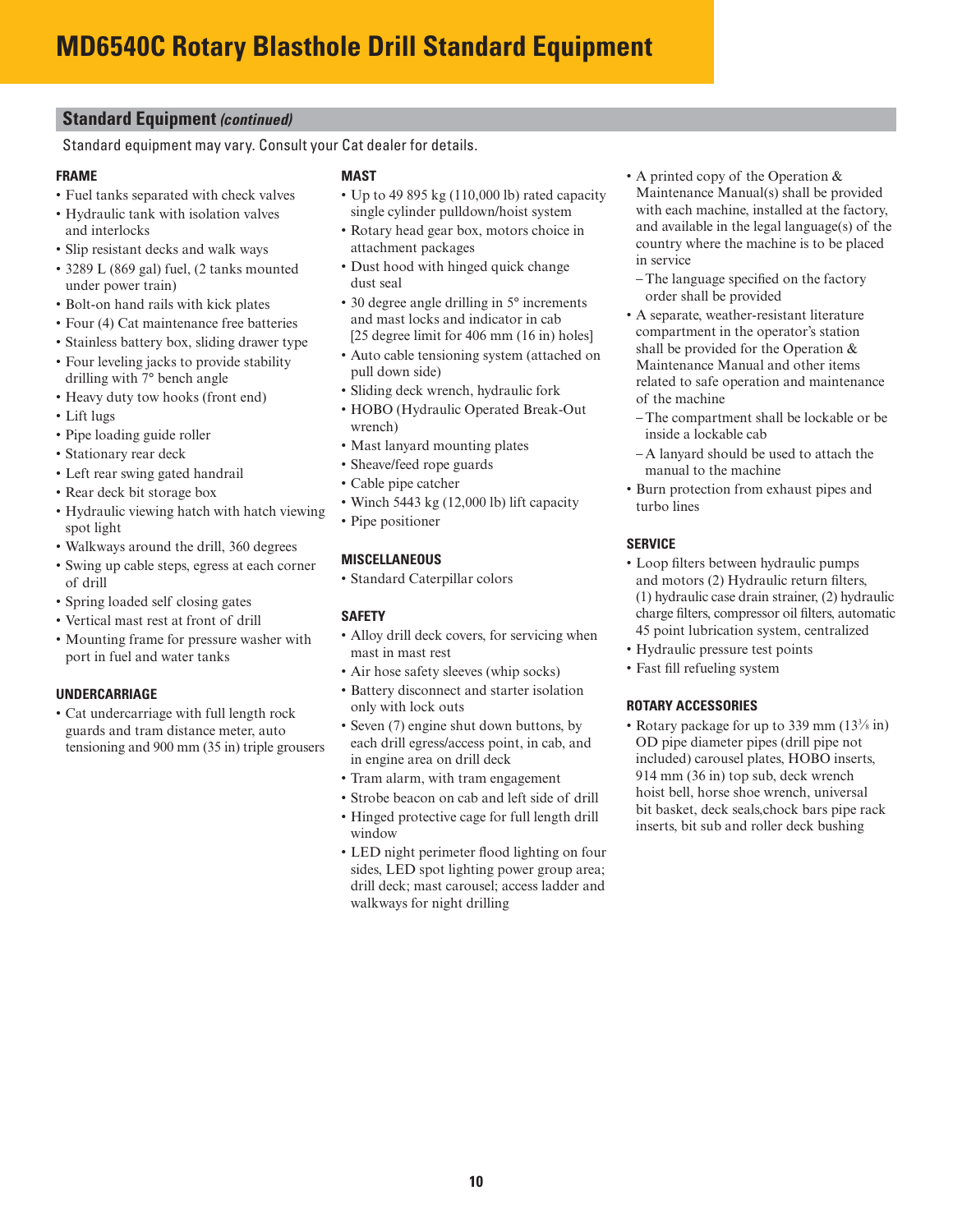#### **Optional Equipment**

Optional equipment may vary. Consult your Cat dealer for details.

#### **MISCELLANEOUS**

- Tow bar assembly
- Interface for third party mining systems
- Drill pipe thread lubrication
- Bit lubricator
- Remote jump start terminals
- Factory service engineer on site (18 working days) days to direct start-up and commissioning
- Cat 374F undercarriage with 750 mm (29.53 in) triple grousers for hard rock
- Operator aides
- Mast crown clearance light
- Two (2) closed circuit camera
- (front and left side) with monitor in cab
- Hydraulic pipe catcher